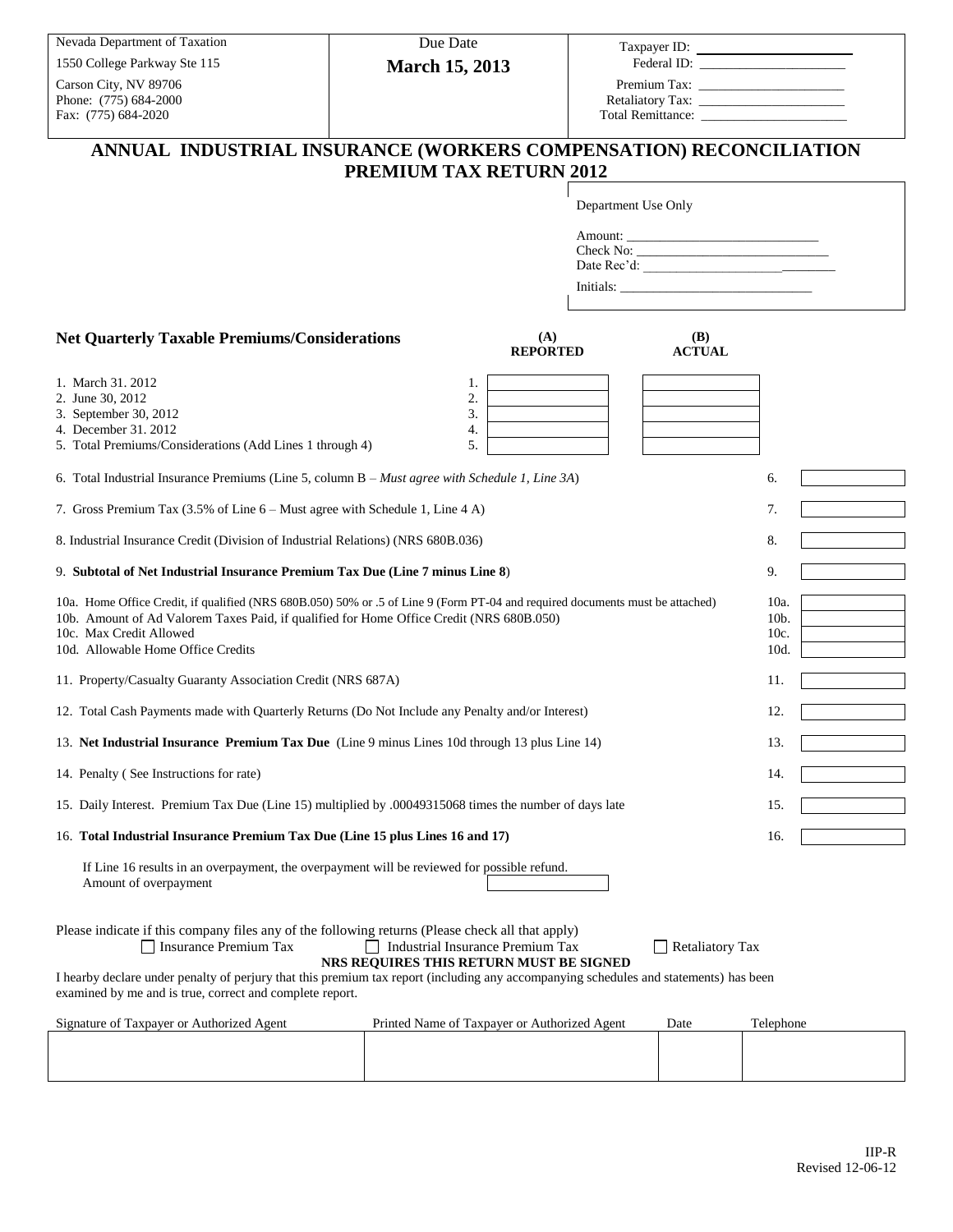# **SCHEDULE 1 INDUSTRIAL INSURANCE PREMIUM TAX AND FEES ON RETALIATORY BASIS (WORKERS COMPENSATION)**

# **FOR YEAR ENDING DECEMBER 31, 2012**

|                                                                                                                                                | (A)<br><b>NEVADA BASIS</b> | (B)<br><b>STATE OF INC</b> |
|------------------------------------------------------------------------------------------------------------------------------------------------|----------------------------|----------------------------|
| 1. Gross Annual Premiums (Industrial Insurance Only)                                                                                           | .,                         |                            |
| 2. Dividends Paid or Credited to Policy Holders                                                                                                | 2.                         |                            |
| 3. Gross Premiums written minus Dividends paid or Credited to Policy Holders                                                                   | 3.                         |                            |
| 4. Taxes Payable (according to applicable rate) (Tax Rate for Nevada is 3.5%)<br>Must agree with Line 7, IIP-R on Annual Reconciliation Return | 4.                         |                            |
| 5. Retaliatory Assessment                                                                                                                      | 5.                         |                            |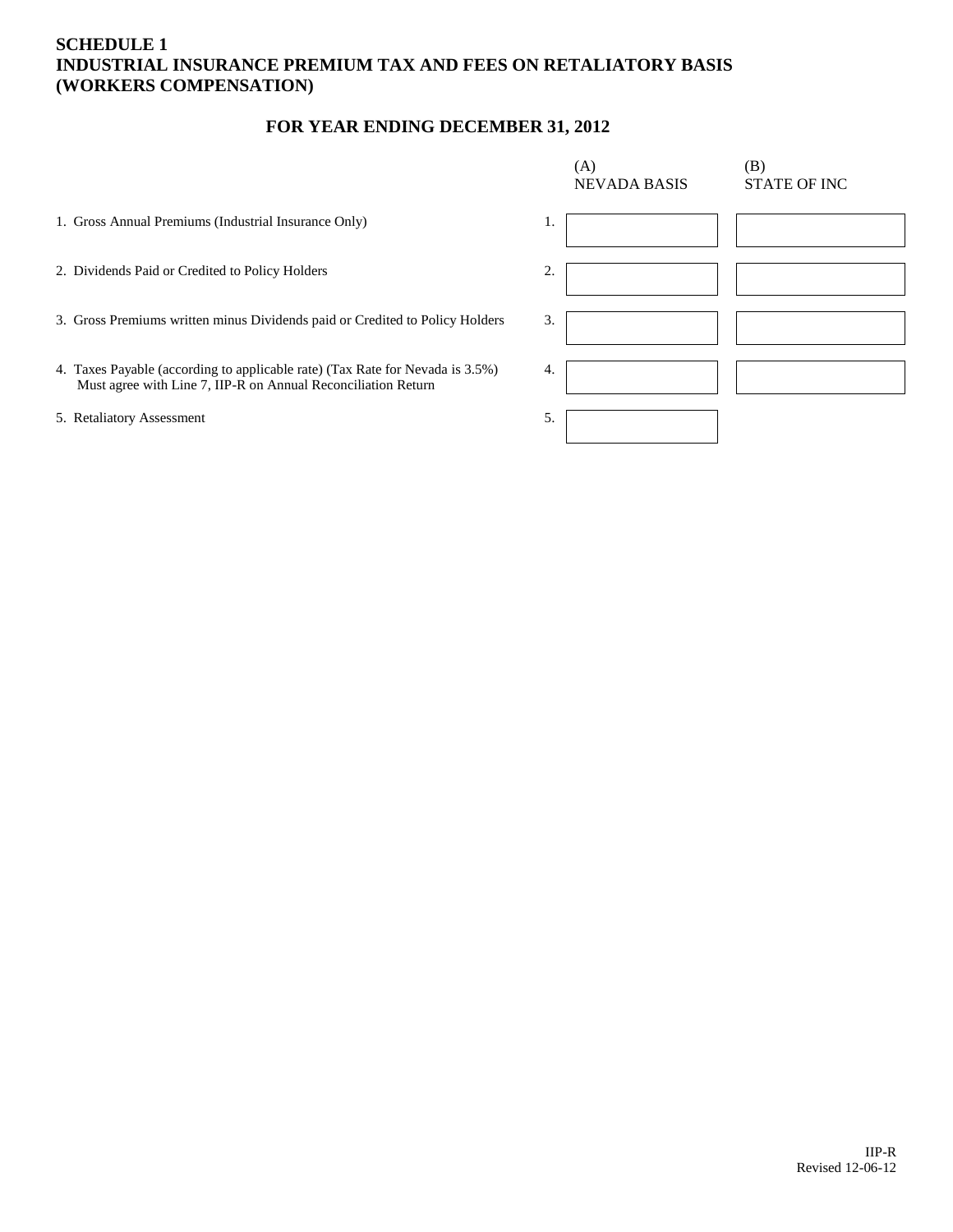### **INDUSTRIAL INSURANCE PREMIUM TAX ANNUAL RECONCILIATION RETURN (WORKERS COMPENSATION) INSTRUCTIONS**

#### **A COPY OF THE NEVADA PAGE FROM ANNUAL STATEMENT MUST BE ATTACHED**

This form is to be used if you were required to file quarterly Industrial Insurance Premium Tax returns during the year. The Nevada premium tax rate is 3.5%. (Retaliatory statues, NRS 680A.330 requires you to use the higher tax rate charged by your domiciliary state).

### **Schedule 1**

**Line 1** Gross Premiums/Considerations. Defined as all direct premiums written during the year for workers compensation.

**Line 2** Dividends Paid or Credited to Policy Holders

**Line 3** Gross Premiums written minus Dividends paid or credited to policy holders.

**Line 4** Taxes Payable. Amount of premium tax due.

**Line 5** Retaliatory Assessment

#### **Annual Reconciliation Return**

Line 1 through Line 4 *Total Premiums/Considerations* If figures for columns A and B differ, penalty and interest may apply.

**Line 5** *Total Premium/Considerations* Add Lines 1 through 4.

**Line 6** *Net Direct Premiums* Enter Line 5 Column B. Must agree with Schedule 1, Line 4A and state (Nevada) page.

**Line 7** *Gross Industrial Insurance Premium Tax* Enter the amount of Gross Premium Tax. Multiply Line 6 by 3.5% or .035.

**Line 8** *Industrial Insurance Credit* Enter the amount paid to Division of Industrial Relations for the year. Each insurer providing industrial insurance in this state is entitled to a credit against the premium tax paid equal to the assessment paid to Division of Industrial Relations. (NRS 680B.036). This credit is to be applied only against the premium tax for the year in which the assessment to the Division of Industrial Relations was paid. The Credit can not be applied against future premium tax liability.

**Line 9**. *Subtotal* Enter in premium tax due. Line 7 minus Line 8.

**Line 10a** *Home Office Credit*. 50% or .5 of Line 4. NRS 680B.050 provides that insurers who maintain a "home" or "regional" office may be entitled to a credit against tax to be paid. It provides for a 50 percent credit for taxes due. Each insurer claiming a home or regional home office credit must have a certified copy of the deed to the property in the name of the insurer on file with the Department.

**Line 10b** *Ad Valorem Taxes* Enter the amount of ad valorem Taxes paid during this year. NRS 680B.050(1) provides for credit for ad valorem taxes actually paid upon the home office or regional home office together with the land, as reasonably required for the convenient use of the office, upon which the home office or regional home office is situated. Further, the insurer must provide certified copies of the billing by local authorities for the ad valorem taxes in addition to a receipt for proof of payment.

**Line 10c** *Max Credit allowed* Enter max credit allowed. Multiply Line 7 by 80% or .80. NRS 680B.050(1) imposes a limit on the total amount of the credit that may be obtained. The credits may not reduce the total amount of taxes payable to less than 20 percent of the amount of gross premium taxes payable.

**Line 10d** Enter the available Home Office Credit and Ad Valorem taxes credit. Add lines 10a and 10b. Compare to line 10c. Enter the lesser of the two.

Line 11 Enter the amount of Property/Casualty Guaranty Association credit to be used this year.

Line 12 Enter the amount of cash payments made on the Industrial Insurance quarterly premium tax returns.

**Line 13** *Net Premium Tax Due*. Enter the amount of Net Premium Tax due. Line 9 minus Lines 10d through 13 plus Line 14.